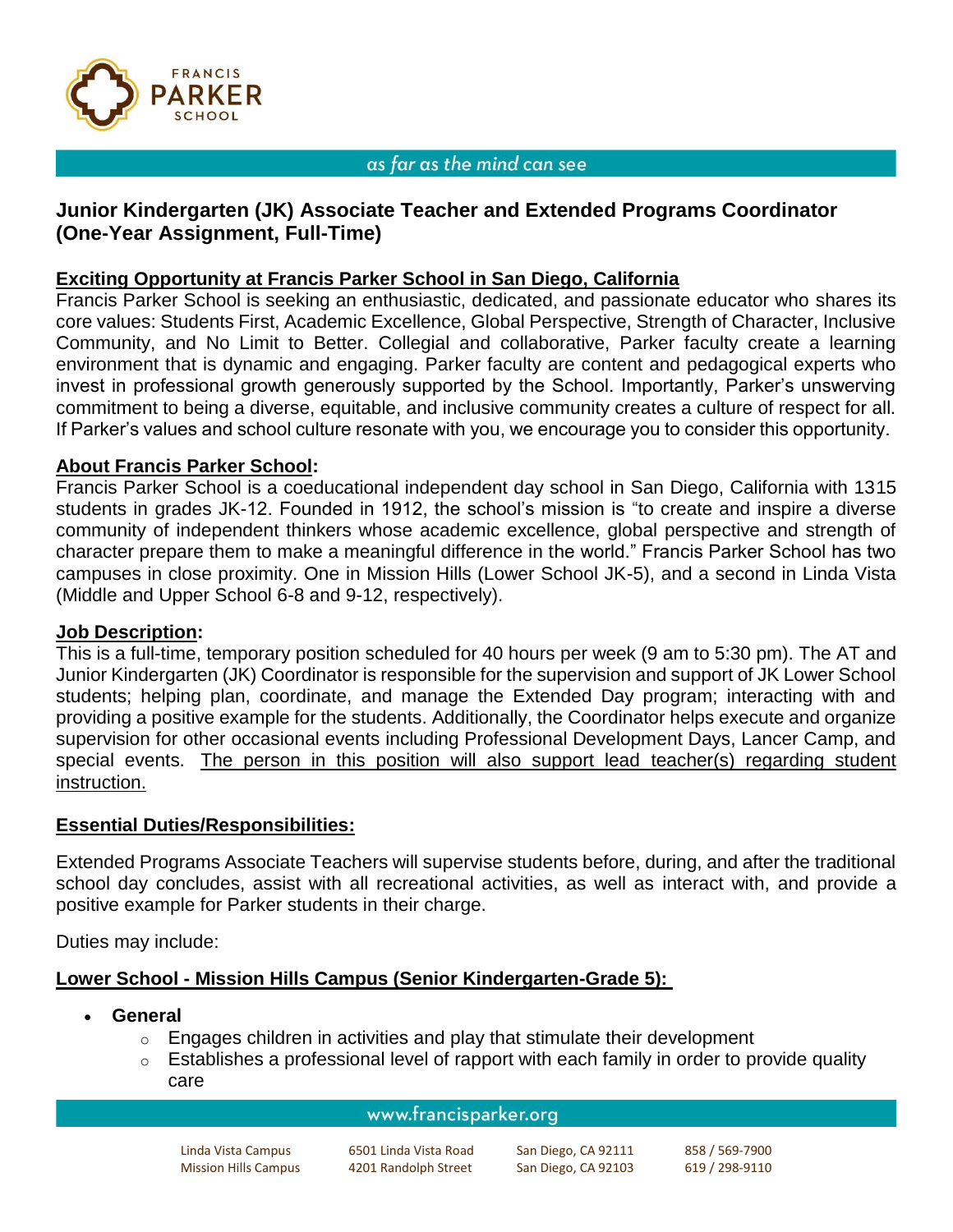

## as far as the mind can see

- $\circ$  Communicates well with parents and manages their concerns effectively
- o Available for child care day camps (Professional Development Days, Mid-Winter Break, Spring Break)
- o Knowledgeable about child development theory and practice
- o Meets and maintains Child Care Licensing qualifications for the JK coordinator position

# • **Supervision**

- o Oversees JK Extended Day support staff and provides support and guidance, under the direction of the Integrative Programs Team Manager
- o Oversees safety and educational programs
- o Understands and implements all school safety and security practices
- $\circ$  Manages the playground in a manner consistent with existing school policies
- o Serves as the on-site lead for the JK Extended Day Programs
- o Reports all staffing and classroom concerns in a timely manner
- $\circ$  Possesses clear knowledge of JK licensing requirements and safety procedures
- o Exercises appropriate control and discipline throughout the program
- o Maintains accurate, complete, and timely records; Completes daily attendance records
- o Ensures that the Extended Program JK support faculty/staff is kept updated on all matters concerning the program

# • **Program Development and Planning**

- o Plans and prepares activities and opportunities that encourage curiosity, exploration, and problem solving appropriate to the developmental levels and learning styles of children
- $\circ$  Creates and maintains an environment that is clean, organized, and safe for all children
- o Responsible for providing weekly lesson plans to the Integrative Programs Team Manager

# **Qualifications:**

(1) 12 post-secondary semester or equivalent quarter units in early childhood education or child development completed (with passing grades) at an accredited or approved college or university **and** at least 6 months of work experience in a licensed child care center or comparable group child care program;

or

(2) a current and valid Child Development Associate (CDA) credential with the appropriate age-level endorsement issued by the CDA National Credentialing Program of the Council for Early Childhood Professional Recognition **and** at least 6 months of on-the-job training and/or work experience in a licensed child care center or comparable group child care program

(3) Possess a current CPR/First-Aid certification

(4) Available to work Monday through Friday from 9 am-5:30 pm, full-day camps including Spring Break, Mid-Winter Break, and Saturday Professional Development days (once a month).

# **Salary and Benefits:**

This is a full-time temporary position, paying an hourly rate starting at \$17/hour and is eligible for full medical/dental coverage.

## www.francisparker.org

| Linda Vista Campus          | 6501 Linda Vista Road | San Diego, CA 92111 | 858 / 569-7900 |
|-----------------------------|-----------------------|---------------------|----------------|
| <b>Mission Hills Campus</b> | 4201 Randolph Street  | San Diego, CA 92103 | 619 / 298-9110 |